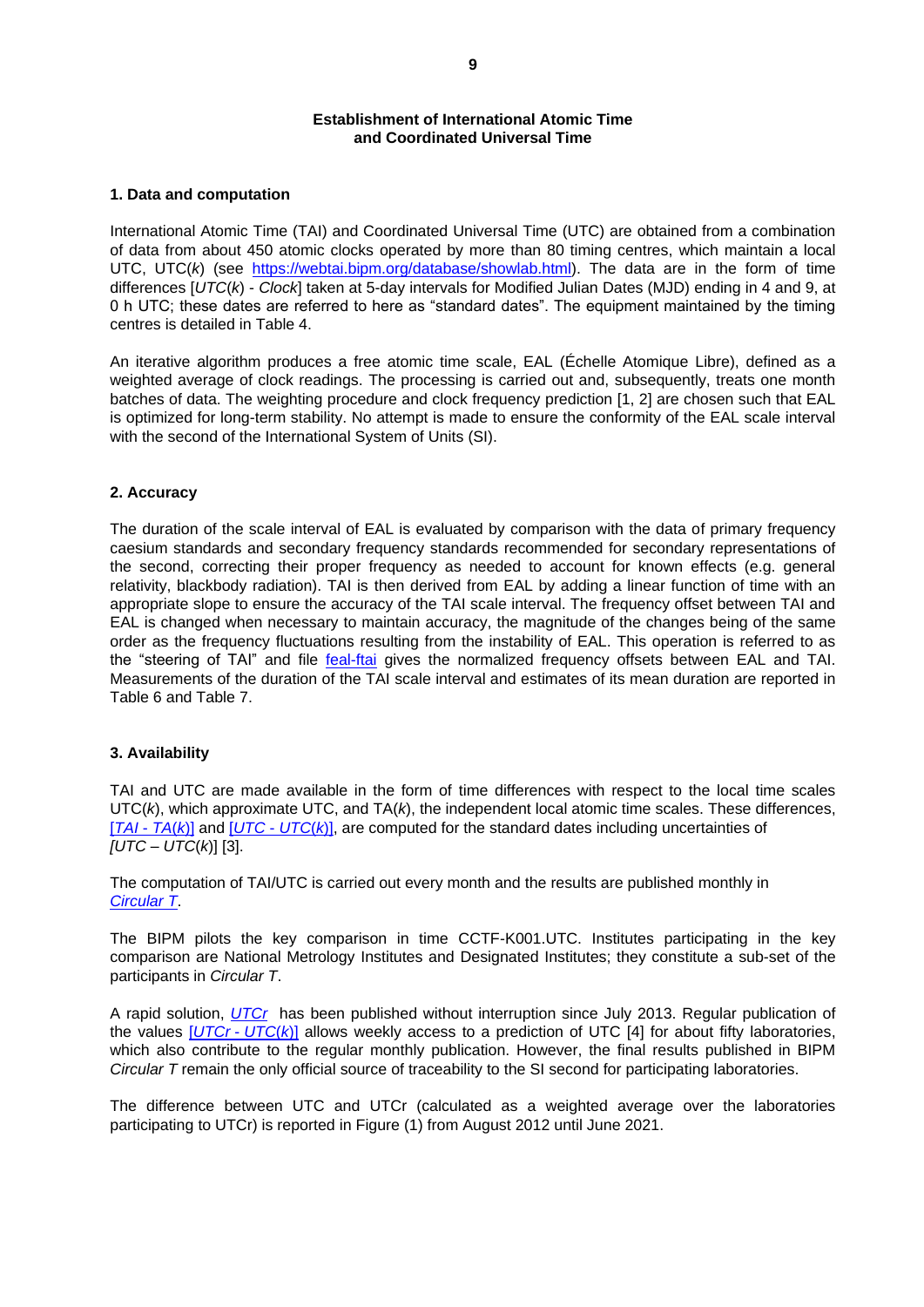

**Figure 1. Difference between UTC and UTCr until June 2021.**

#### **4. Time links**

The BIPM organizes the international network of time links to compare local realizations of UTC in contributing laboratories and uses them in the calculation of TAI. The network of time links used by the BIPM is non-redundant and relies on observation of GNSS satellites and on two-way satellite time and frequency transfer (TWSTFT). A first step in the use of redundant links was recently published [19].

Most time links are based on GPS satellite observations. Data from multi-channel dual-frequency GPS receivers are regularly used in the calculation of time links, in addition to that acquired by a few multi-channel single-frequency GPS time receivers. For those links realized using more than one technique, one of them is considered official for UTC and the others are calculated as back-ups. Single-frequency GPS data are corrected using the ionospheric maps produced by the Centre for Orbit Determination in Europe (CODE); all GPS data are corrected using precise satellite ephemerides and clocks produced by the International GNSS Service (IGS).

GPS links are computed using the method known as "GPS all in view" [5], with a network of time links that uses the PTB as a unique pivot laboratory for all the GPS links. Links between laboratories equipped with dual-frequency receivers providing Rinex format files are computed with the "Precise Point Positioning" method GPS PPP [6].

Clock comparisons using GLONASS C/A (L1C frequency) satellite observations with multi-channel receivers have been in use since October 2009 [7]. These links are computed using the "common-view" [8] method; data are corrected using the IAC ephemerides SP3 files and the CODE ionospheric maps. They can also be used in a combination of GPS and GLONASS links [9].

Finally, a combination of individual TWSTFT and GPS PPP links [10] are currently used in the calculation of TAI. The figure showing the time link techniques in the contributing laboratories can be downloaded from the BIPM website and is also reported below as "*Geographical distribution of the laboratories that contribute to TAI and time transfer equipment*". For more detailed information on the equipment refer to Table 4, and to BIPM *[Circular](https://webtai.bipm.org/ftp/pub/tai/Circular-T/cirt/) T* for the techniques and methods of time transfer officially used and for the values of the uncertainty of  $[UTC(k<sub>1</sub>) - UTC(k<sub>2</sub>)]$ , obtained at the BIPM with these procedures.

Since March 2020, a link based on the Software Defined Radio receiver [11] has been regularly used in *Circular T* concerning the link UTC(OP)- UTC(PTB).

Starting from 2020 some links based on the European Galileo system are also computed and added as back up links. Research is progressing on the use of the Chinese Beidou navigation system, particularly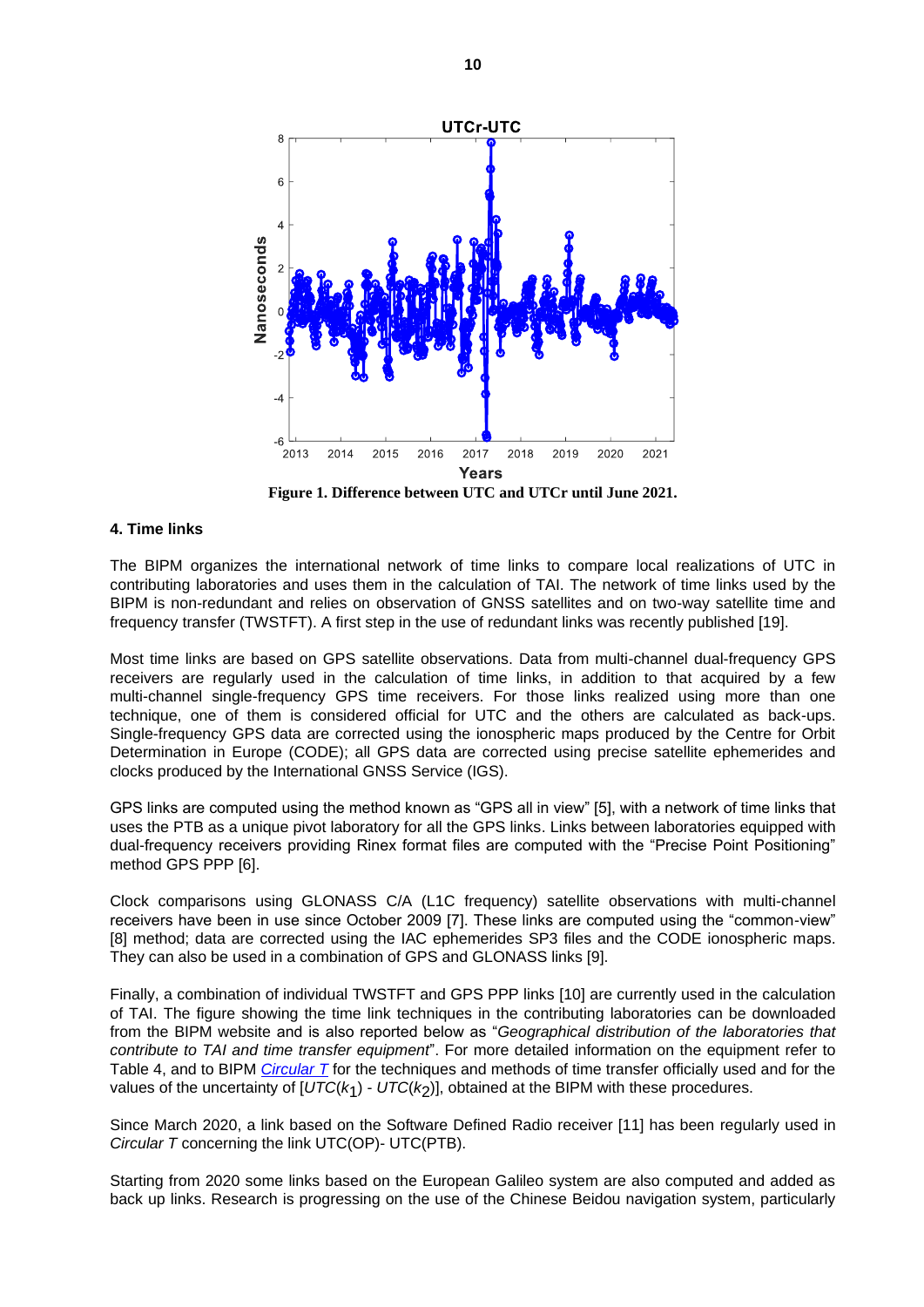in the exploration of the time transfer capacity of BDT3 [12, 13]. Some link based on the Integer PPP are also regularly computed and published on the BIPM web page [14].

The BIPM publishes in *Circular T* daily values of

[*UTC* – *[UTC\(USNO\)\\_GPS](https://webtai.bipm.org/ftp/pub/tai/other-products/utcgnss/utc-gnss)*] and [*UTC* – *[UTC\(SU\)\\_GLONASS](https://webtai.bipm.org/ftp/pub/tai/other-products/utcgnss/utc-gnss)*] where *UTC(USNO)\_GPS* and *UTC(SU)\_GLONASS* are respectively, UTC(USNO) and UTC(SU) as predicted and broadcast by GPS and GLONASS. Evaluations of [*UTC* - *[GPS](https://webtai.bipm.org/ftp/pub/tai/other-products/utcgnss/utc-gnss) time*] and [*UTC* - *[GLONASS](https://webtai.bipm.org/ftp/pub/tai/other-products/utcgnss/utc-gnss) time*] are provided only through the ftp server of the Time Department. These tables are based on GPS data provided by the Paris Observatory (LNE-SYRTE), France, and on GLONASS data provided by the Astrogeodynamical Observatory (AOS), Poland.

# **5. Time scales established in retrospect**

For the most demanding applications, such as millisecond pulsar timing, the BIPM retrospectively issues atomic time scales. These are designated TT(BIPMxx) where 19xx or 20xx is the year of computation [15, 16, 17]. The successive versions of  $TT(BIPMxx)$  are both updates and revisions; they may differ for common dates.

Starting with TT(BIPM09), until TT(BIPM12) extrapolation for the current year of the latest realization TT(BIPMxx) had been provided in the file [TTBIPMxx.](https://webtai.bipm.org/ftp/pub/tai/ttbipm/)ext. It had been updated each month after the TAI computation. Starting with TT(BIPM13), a formula for extrapolation is provided in the file [TTBIPM.yyyy](https://webtai.bipm.org/ftp/pub/tai/ttbipm/) where yyyy is the year number.

In Figure (2) the difference between the frequency of PFS/SFS and TTBIPM is reported.



**Figure 2. Difference between the frequency of PFS/SFS and TT (BIPM20).**

#### **Notes**

Since January 2016 BIPM *Circular T* has been published in a new format with a different distribution of content in the sections. See [https://webtai.bipm.org/ftp/pub/tai/other](https://webtai.bipm.org/ftp/pub/tai/other-products/notes/explanatory_supplement_v0.5.pdf)[products/notes/explanatory\\_supplement\\_v0.5.pdf](https://webtai.bipm.org/ftp/pub/tai/other-products/notes/explanatory_supplement_v0.5.pdf) .

Since September 2016, a Time Department Database has been made accessible via the website at [https://webtai.bipm.org/database/.](https://webtai.bipm.org/database/) It contains all relevant information relating to contributions to UTC and UTCr.